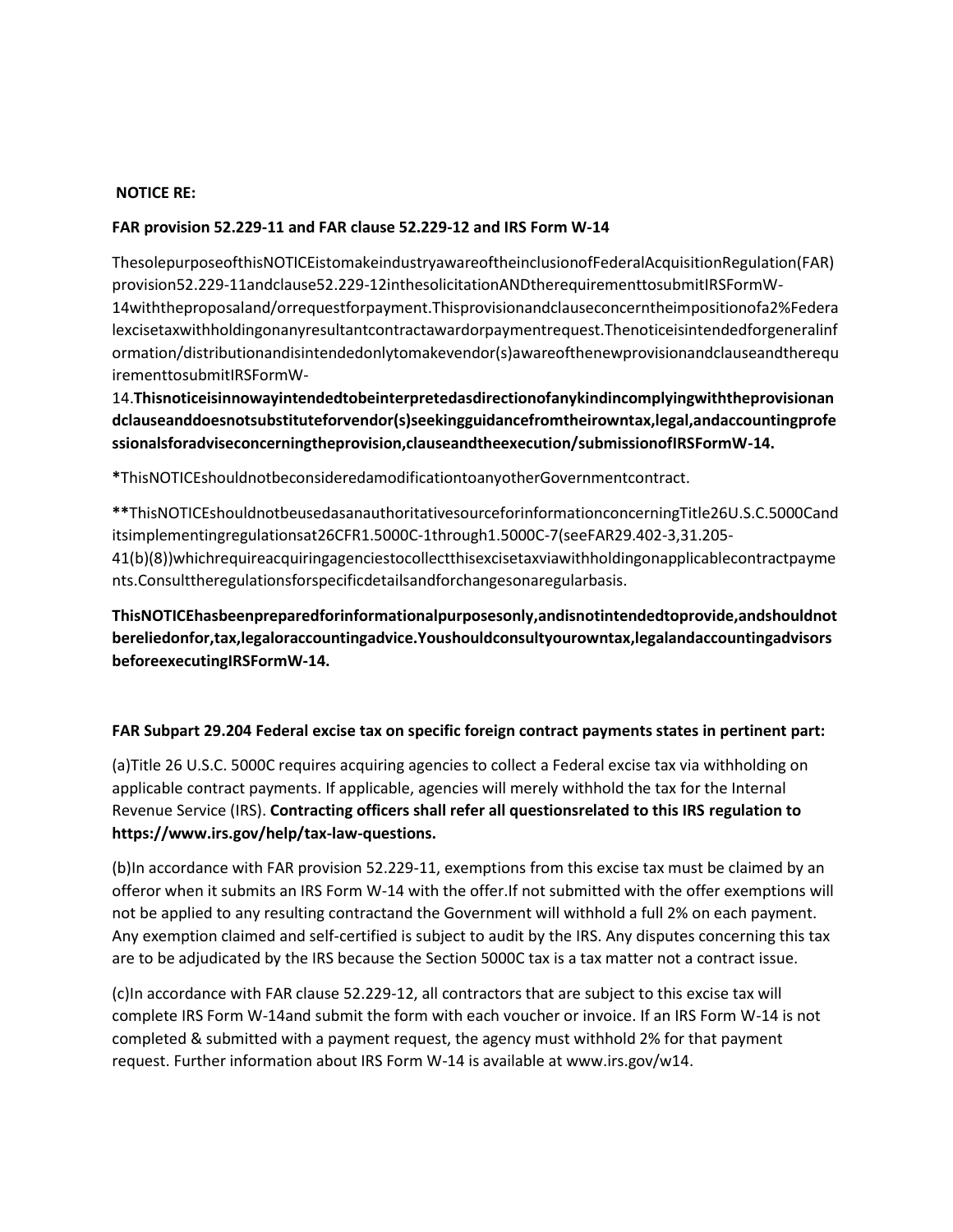**Additional information about the Section 5000C excise tax on specific foreign contract payments is available at [https://www.irs.gov/government-entities/excise-tax-on-specified-federal-foreign](https://www.irs.gov/government-entities/excise-tax-on-specified-federal-foreign-procurement-payments)[procurement-payments.](https://www.irs.gov/government-entities/excise-tax-on-specified-federal-foreign-procurement-payments)**

**FAR Subpart 29.402 Foreign Contracts**

**(a) Insert the provision at FAR 52.229-11, Tax on Certain Foreign Procurement Payments—Notice and Representationin solicitations, including solicitations using FAR Part 12 procedures for the acquisition of commercial items, unlessone of the following exemptions applies:**

**(1)Acquisitions under the SAP threshold;**

**(2)Emergency acquisitions under FAR Part 18;**

**(3)Acquisitions using FAR Part 6.302-2 Unusual and compelling urgency;**

**(4)Contracts for personal services that will not exceed the SAP threshold on an annual calendar year basis;**

**(5)Acquisitions for certain foreign humanitarian assistance contracts**

**(b)Insert the clause at FAR 52.229-12, Tax on Certain Foreign Procurementsin:**

**(1)Solicitations that contain provision FAR 52.229-11 Tax on Certain Foreign Procurements—Notice and Representation; and**

**(2)Resultant contracts in which the contractor has indicated that it was a foreign person in solicitation provision FAR 52.229-11.** 

**\*\*NOTE: FAR provision 52.229-11 and FAR clause 52.229-12 both require the submission of IRS Form W-14.**

**IRS Form W-14 shall be used with an OFFER & PAYMENT REQUEST to establish:**

**(i) You are a "foreign contracting party" and**

**(ii)**

**To claim "exemptions" from the Section 5000C excise tax.**

**IRS Form W-14 can be found at: https://www.irs.gov/pub/irs-pdf/fw14.pdf.**

**\*CAUTION\***

**\*Exemptions must be claimed by an offeror when it submits an IRS Form W-14 with an offer; if not submitted with the offer, exemptions will not be applied to the contract and the Government will**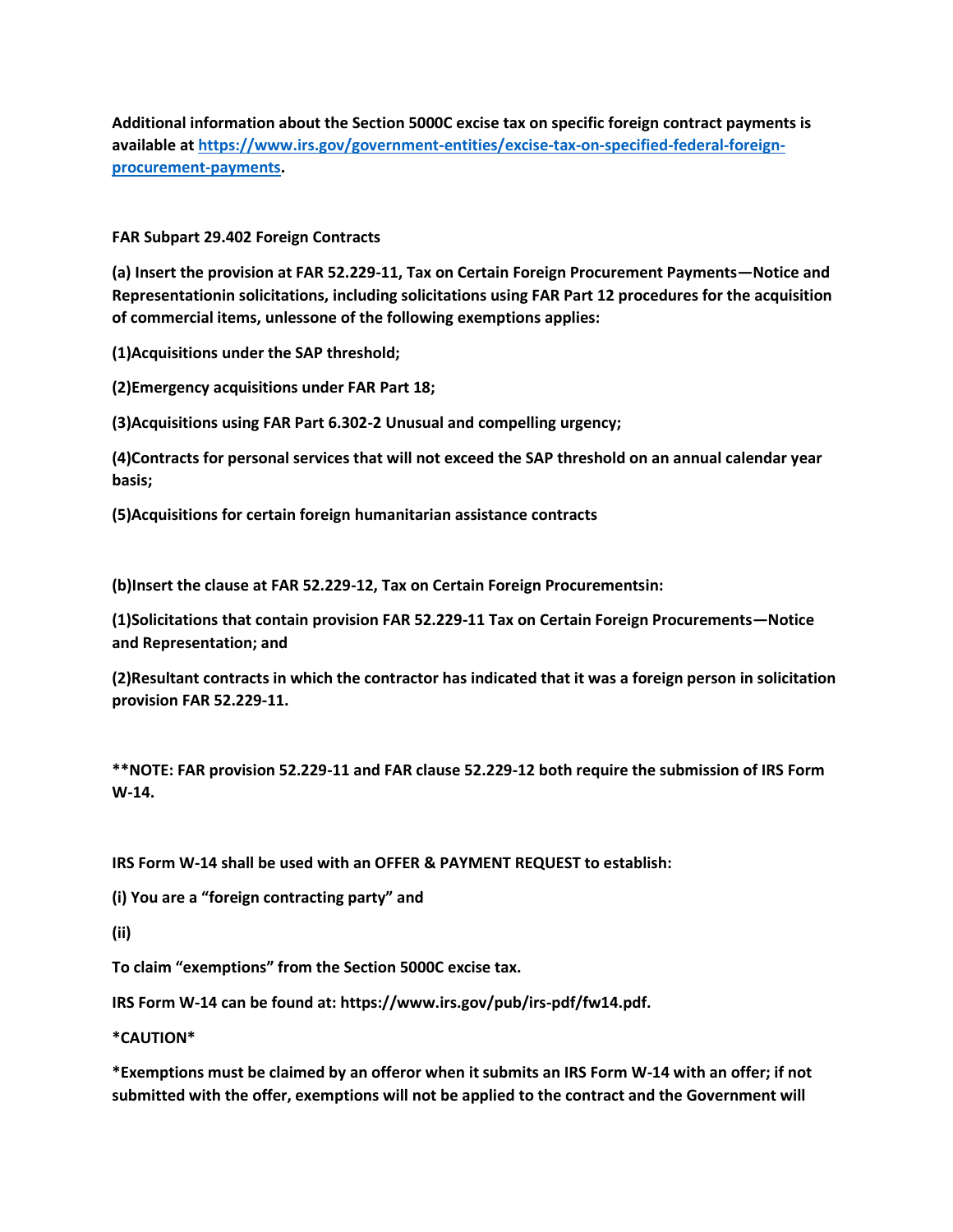**withhold a full 2% on each payment request. \*A failure to submit IRS Form W-14 with a payment request will result in an automatic withholding of 2% from the payment request.**

**A "foreign contracting party" must complete IRS Form W-14 and submit the fully executed form to the "acquiring agency."**

## **DEFINITIONS**

**"Foreign contracting party" means any foreign person that is a party to a contract with the U.S. government. A foreign person is any person other than a U.S. person."Acquiring agency" means any U.S. government department , agency, etc. that is a party to a contract.**

### **\*CAUTION\***

**\*A failure to submit an IRS Form W-14 with an offer and/or payment request will result in an automatic withholding of 2% on the contract and/or each payment request.**

**52.229-11 Tax on Certain Foreign Procurements—Notice and Representation states in pertinent part:**

**(d) For purposes of withholding under 26 U.S.C. 5000C, the Offeror represents that**

**(1) It [\_] is [\_] is not a foreign person; and**

**(2) If the Offeror indicates "is" in paragraph (d)(1) of this provision, then the Offeror represents that— I am claiming on the IRS Form W-14 [\_\_] a full exemption, or [\_\_] partial or no exemption [Offeror shall select one] from the excise tax.**

**(e) If the Offeror represents it is a foreign person in paragraph (d)(1) of this provision, then—**

**(1) The clause at FAR 52.229-12, Tax on Certain Foreign Procurements, will be included in any resulting contract; and**

**(2) The Offeror shall submit with its offer the IRS Form W-14. If the IRS Form W-14 is not submitted with the offer, exemptions will not be applied to any resulting contract and the Government will withhold a full 2 percent of each payment.**

**(f) If the Offeror selects "is" in paragraph (d)(1) and "partial or no exemption" in paragraph (d)(2) of this provision, the Offeror will be subject to withholding in accordance with the clause at FAR 52.229- 12, Tax on Certain Foreign Procurements, in any resulting contract.**

**NOTE: an offerormustindicate whether it is or isn't a foreign person AND whether it is or isn't claiming an exemption from the excise tax when submitting an offer and IRS Form W-14.**

**A failure to execute & submit FAR provision 52.229-11 and an IRS Form W-14 with an offer will result in no exemptions being applied to any resultant contract and the automatic withholding of 2% on each payment.**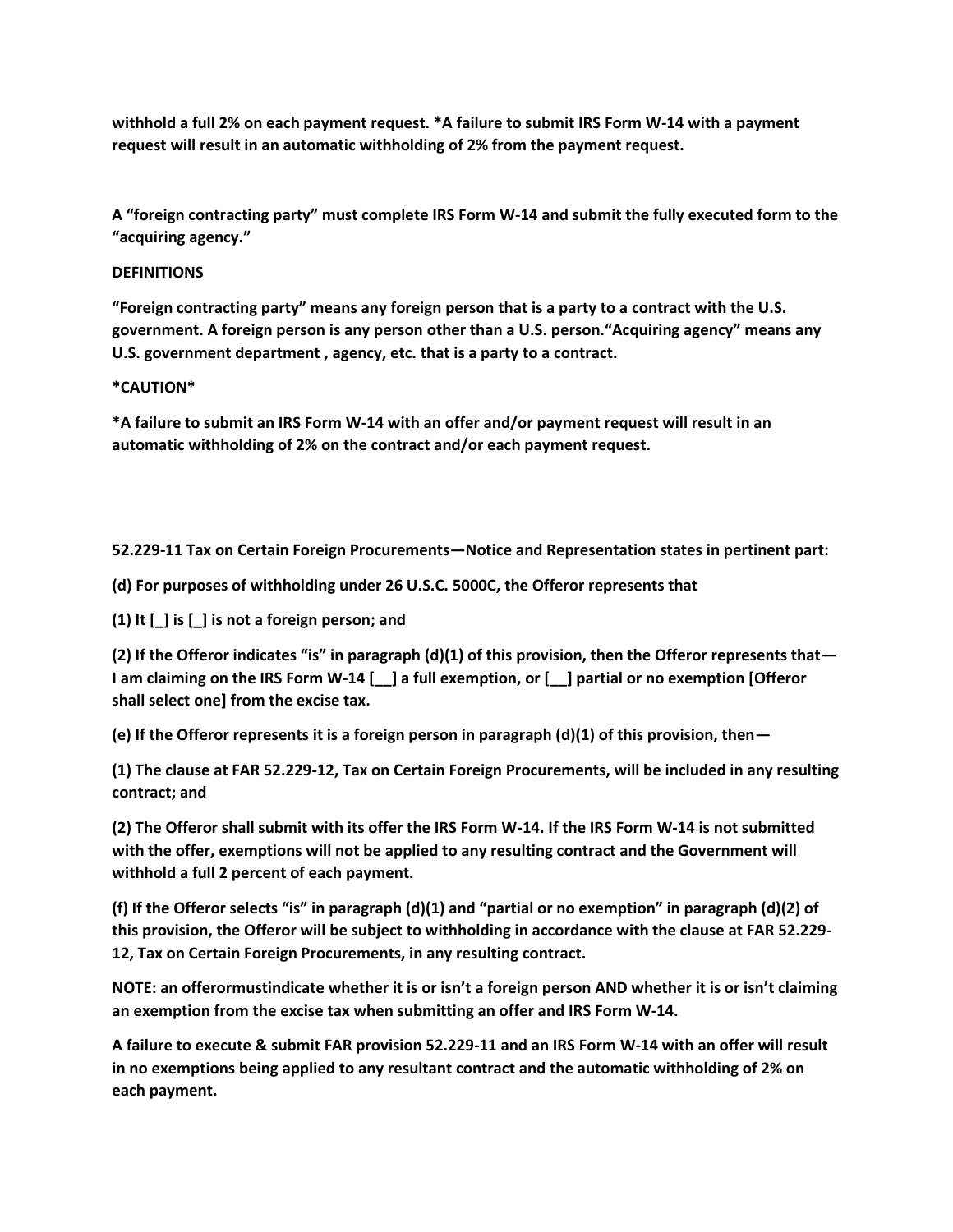| Form <b>W-14</b><br>(August 2016)<br>Department of the Treasury<br><b>Internal Flevenue Service</b> |             |  | <b>Certificate of Foreign Contracting Party</b><br><b>Receiving Federal Procurement Payments</b><br>Information about Form W-14 and its separate instructions is at www.irs.gov/w14.<br>Give this form to the acquiring agency. Do not send to the IRS.                                                                                                                                                                                                                 |  |                                                           |                                      | OME No. 1545-2263                                         |
|-----------------------------------------------------------------------------------------------------|-------------|--|-------------------------------------------------------------------------------------------------------------------------------------------------------------------------------------------------------------------------------------------------------------------------------------------------------------------------------------------------------------------------------------------------------------------------------------------------------------------------|--|-----------------------------------------------------------|--------------------------------------|-----------------------------------------------------------|
|                                                                                                     |             |  |                                                                                                                                                                                                                                                                                                                                                                                                                                                                         |  |                                                           |                                      |                                                           |
| Part I                                                                                              |             |  | <b>Identification of Foreign Contracting Party and Acquiring Agency</b><br>Name of foreign contracting party                                                                                                                                                                                                                                                                                                                                                            |  |                                                           |                                      |                                                           |
|                                                                                                     |             |  |                                                                                                                                                                                                                                                                                                                                                                                                                                                                         |  | (do not abbreviate the name of the country)               |                                      | 2 Country of incorporation or organization, if applicable |
|                                                                                                     |             |  | Permanent residence address (street, apt, or suite no., or rural route). Do not use a P.O. box or in-care-of address.                                                                                                                                                                                                                                                                                                                                                   |  |                                                           |                                      |                                                           |
|                                                                                                     |             |  | City or town, state or province. Include postal code where appropriate.                                                                                                                                                                                                                                                                                                                                                                                                 |  |                                                           |                                      | Country (do not abbreviate)                               |
|                                                                                                     |             |  |                                                                                                                                                                                                                                                                                                                                                                                                                                                                         |  |                                                           |                                      |                                                           |
|                                                                                                     |             |  | Mailing address (if different from above)                                                                                                                                                                                                                                                                                                                                                                                                                               |  |                                                           |                                      |                                                           |
|                                                                                                     |             |  | City or town, state or province. Include postal code where appropriate.                                                                                                                                                                                                                                                                                                                                                                                                 |  |                                                           |                                      | Country (do not abbreviate)                               |
|                                                                                                     |             |  | U.S. taxpayer identification number (TIN), if any                                                                                                                                                                                                                                                                                                                                                                                                                       |  |                                                           | Contract/reference number (if known) |                                                           |
|                                                                                                     |             |  | Name and address of the acquiring agency                                                                                                                                                                                                                                                                                                                                                                                                                                |  |                                                           |                                      |                                                           |
|                                                                                                     |             |  | City or town, state or province. Include postal code where appropriate.                                                                                                                                                                                                                                                                                                                                                                                                 |  |                                                           |                                      | Country (do not abbreviate)                               |
|                                                                                                     |             |  |                                                                                                                                                                                                                                                                                                                                                                                                                                                                         |  |                                                           |                                      |                                                           |
| Part II                                                                                             |             |  | Exemption Based on an International Agreement (if applicable)                                                                                                                                                                                                                                                                                                                                                                                                           |  |                                                           |                                      |                                                           |
|                                                                                                     |             |  | Check this box if claiming relief from the tax under section 5000C pursuant to an international agreement with the United                                                                                                                                                                                                                                                                                                                                               |  |                                                           |                                      |                                                           |
|                                                                                                     |             |  | States (such as a qualified income tax treaty). Also complete Part IV.<br><b>Exemption Based on an International Procurement Agreement</b>                                                                                                                                                                                                                                                                                                                              |  |                                                           |                                      |                                                           |
| Part III                                                                                            |             |  | or Because Goods/Services Produced/Performed in the United States                                                                                                                                                                                                                                                                                                                                                                                                       |  |                                                           |                                      |                                                           |
|                                                                                                     | п.          |  | Check this box if identifying specific exempt and nonexempt                                                                                                                                                                                                                                                                                                                                                                                                             |  | 10 Total contract price or estimated total contract price |                                      |                                                           |
|                                                                                                     |             |  | amounts (for example, by contract line item number). Skip lines 10<br>through 14 and complete Part IV, line 15.                                                                                                                                                                                                                                                                                                                                                         |  |                                                           |                                      |                                                           |
|                                                                                                     |             |  | 11 Nonexempt amount or estimated nonexempt amount                                                                                                                                                                                                                                                                                                                                                                                                                       |  | 12 Contract ratio (line 11 divided by line 10)            |                                      |                                                           |
|                                                                                                     |             |  |                                                                                                                                                                                                                                                                                                                                                                                                                                                                         |  |                                                           |                                      |                                                           |
| Part IV                                                                                             |             |  | <b>Explanation (Complete if Part II or Part III is applicable)</b>                                                                                                                                                                                                                                                                                                                                                                                                      |  |                                                           |                                      |                                                           |
|                                                                                                     | necessary.) |  | 13 If you checked the box in Part II, state the name of the agreement and specific provision relied upon (for example, the nondiscrimination article<br>of a qualified income tax treaty); and the basis on which you are entitled to the benefits of that provision (for example, because you are a corporation<br>organized in a foreign country with which the United States has a qualified income tax treaty that covers all nationals). (Use additional sheets as |  |                                                           |                                      |                                                           |
|                                                                                                     |             |  |                                                                                                                                                                                                                                                                                                                                                                                                                                                                         |  |                                                           |                                      |                                                           |